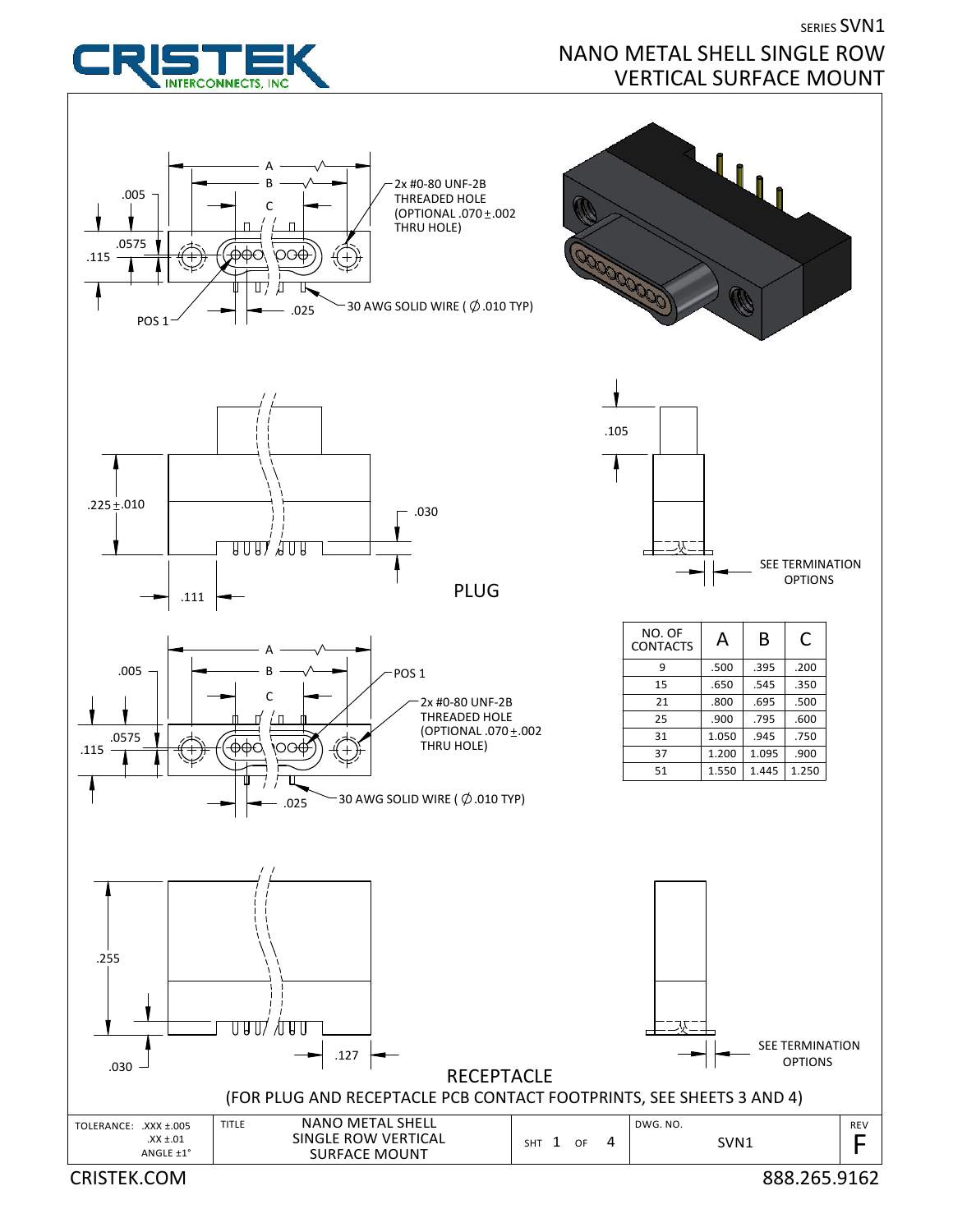

## SERIES SVN1 NANO METAL SHELL SINGLE ROW VERTICAL SURFACE MOUNT

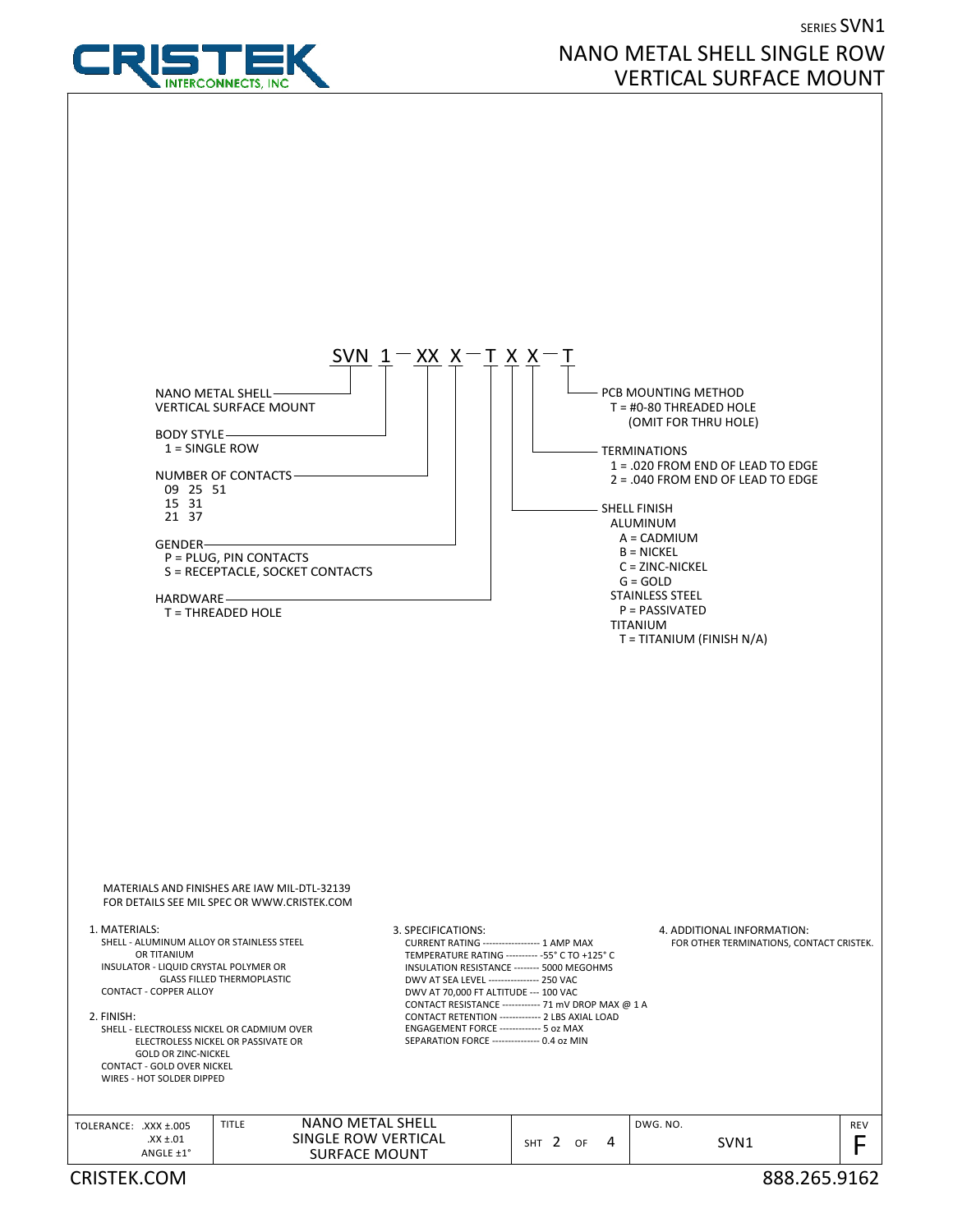**SERIES SVN1** 

## NANO METAL SHELL SINGLE ROW VERTICAL SURFACE MOUNT